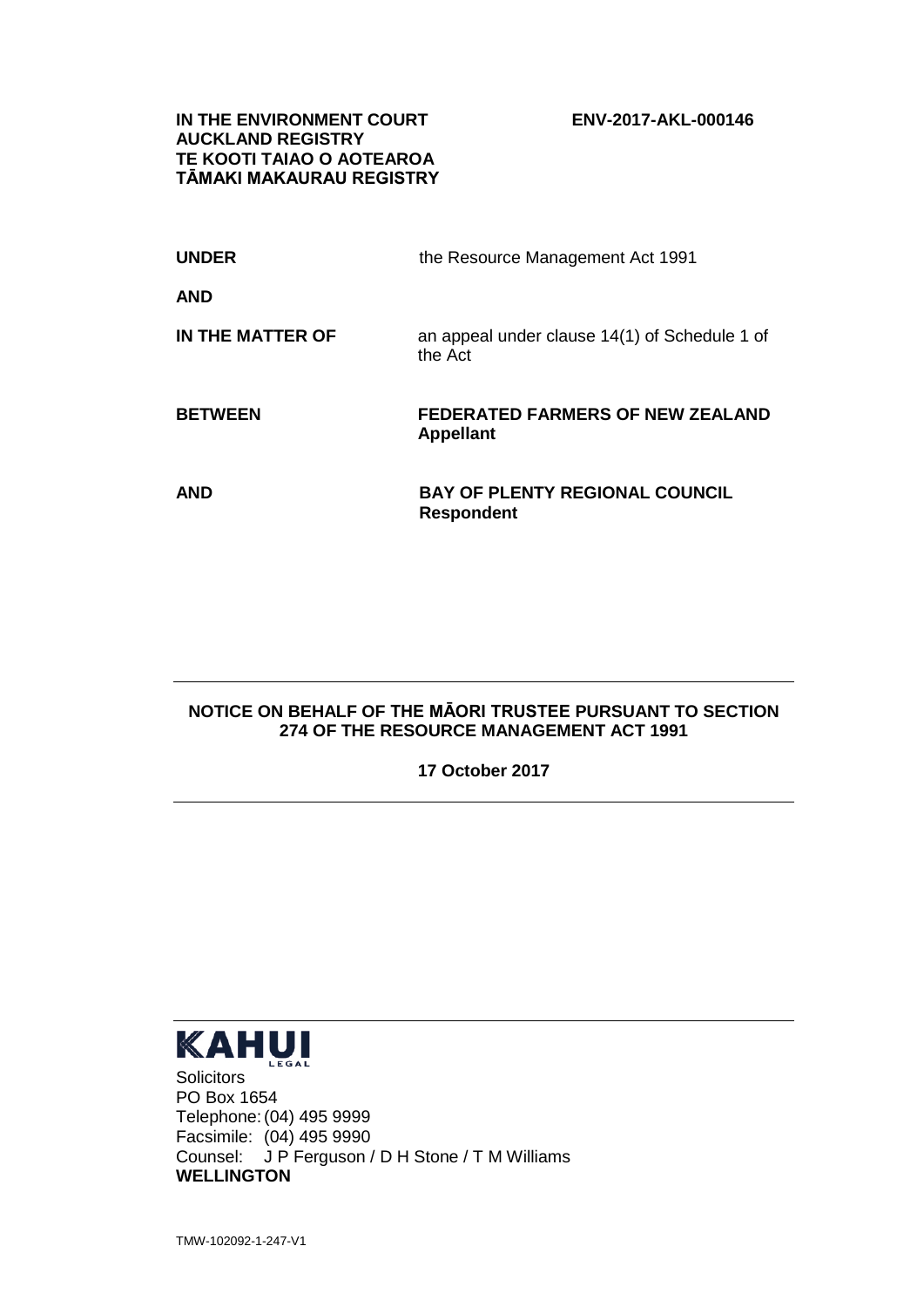# **TO: The Registrar**

**Environment Court, Auckland**

## **AND TO: Bay of Plenty Regional Council Federated Farmers of New Zealand**

- 1. This notice is issued on behalf of the Māori Trustee.
- 2. The Māori Trustee wishes to be a party to an appeal (the **Appeal**) by Federated Farmers of New Zealand (the **Appellant**) against a decision by the Bay of Plenty Regional Council (the **Respondent**) on Proposed Plan Change 10 - Lake Rotorua Nutrient Management to the Bay of Plenty Regional Water and Land Plan (**Plan Change 10**).
- 3. The Māori Trustee made a submission on the subject matter of the Appeal.
- 4. The Māori Trustee also has an interest in the proceedings that is greater than the general public:
	- (a) the Māori Trustee administers 81 entities comprising 3,436.504 hectares within the Lake Rotorua catchment (the **Māori Trustee Land**);
	- (b) the Māori Trustee Land will be affected by the Appeal.
- 5. The Māori Trustee is not a trade competitor for the purposes of section 308C of the Resource Management Act 1991 (the **Act**).
- 6. The Māori Trustee is interested in the Appeal as a whole.

### **Position in relation to relief sought**

- 7. The Māori Trustee opposes certain elements of the relief sought and supports certain elements of the relief sought.
- 8. The Māori Trustee opposes certain elements of the relief (the **Relief**) sought by the Appellant for the reasons set out in its Notice of Appeal (*ENV-2017-AKL-000149*) and for the following reasons:
	- (a) the Relief does not promote the sustainable management of natural and physical resources;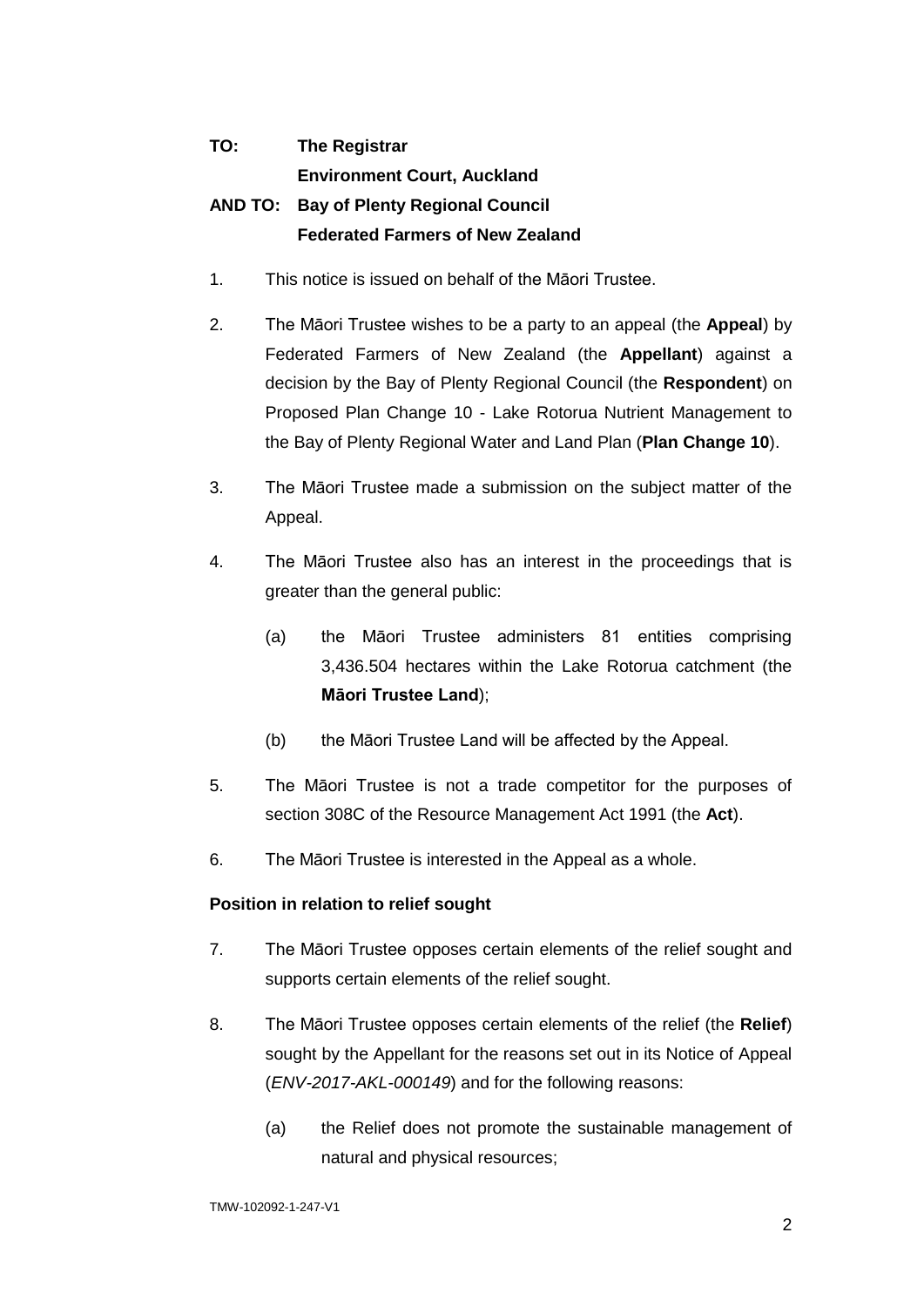- (b) the Relief does not promote the sustainable management of resources, meet the reasonably foreseeable needs of future generations, enable social, economic and cultural well-being, or represent an efficient use of natural and physical resources;
- (c) the Relief is not consistent with the principles of the Act;
- (d) the Relief is contrary to the National Policy Statement for Freshwater Management 2014 (amended 2017);
- (e) the Relief is not the most appropriate way to achieve the purpose of the Act or the purpose of Plan Change 10, being to limit nitrogen discharge to Lake Rotorua to 435 tonnes per annum;
- (f) the Relief does not give effect to the Bay of Plenty Regional Policy Statement, particularly policy WL 5B; and
- (g) the Relief is not consistent with the Bay of Plenty Regional Water and Land Plan, particularly the integrated water management provisions.
- 9. Without derogating from the generality of the above, the particular reasons for the opposition to the Relief are as follows:
	- (a) the Relief opposes the decision by the Respondent to provide a measure of relief for underutilised Māori land;
	- (b) the Relief does not propose an alternative to the measure of relief for underutilised Māori land provided by the Respondent.

### **Alternative Dispute Resolution**

10. The Māori Trustee agrees to participate in mediation or other alternative dispute resolution of the proceedings.